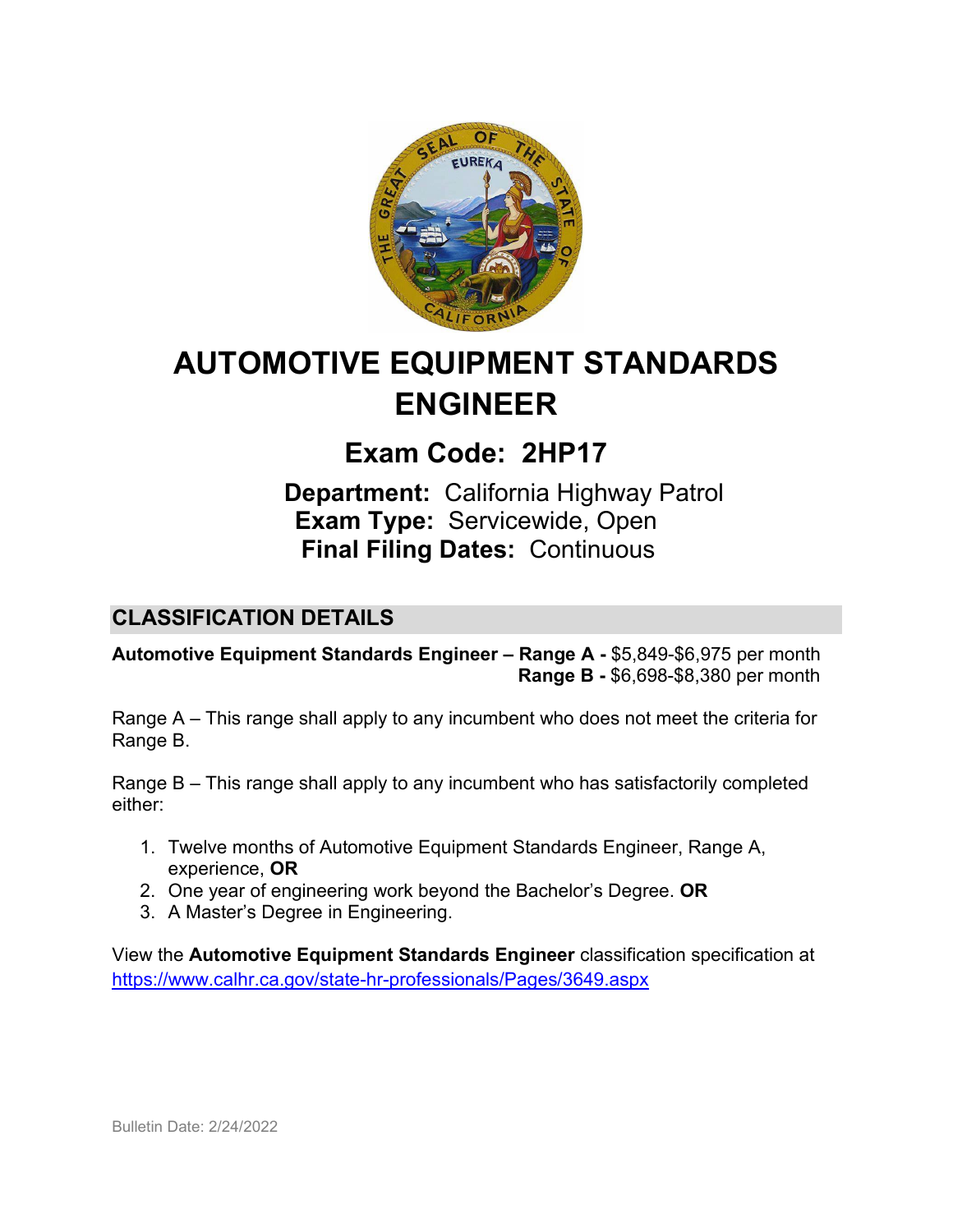# **APPLICATION INSTRUCTIONS**

**Final Filing Dates:** Continuous, application packages will be processed every other month. **The 2022 final filing dates will be**:

- March 24, 2022
- May 26, 2022
- July 28, 2022
- September 22, 2022
- November 17, 2022

Applications (STD. 678, Examination / Employment Application) must be **POSTMARKED** no later than the final filing date. Applications postmarked, personally delivered, or received via interoffice mail after the final filing date will not be accepted for any reason.

**NOTE: Dates printed on Mobile Bar Codes, such as Quick Response (QR) Codes available at the United States Postal Service, are not considered Postmark dates for the purpose of determining timely filing of an application. It is not recommended to use tracking postcard PS Form 3811, Domestic Return Receipt, as this may cause a delay in the processing of your application. It is the applicant's responsibility to submit their application on time and to ensure the envelope is postmarked.**

#### **Who Should Apply:**

Applicants who meet the minimum qualifications as stated on this bulletin may apply for and take this examination.

Once you have taken this examination, you may not retake it for **six (6)** months.

#### **How To Apply:**

To apply for this examination, you must submit a complete application package to the address indicated below. The following documents comprise a complete application package:

- Completed Examination / Employment Application (STD. 678) **<https://jobs.ca.gov/pdf/STD678.pdf>**
- Supplemental Application Questionnaire and signed Affirmation Statement **<https://www.chp.ca.gov/CHPCareersSite/Documents/AESE.pdf>**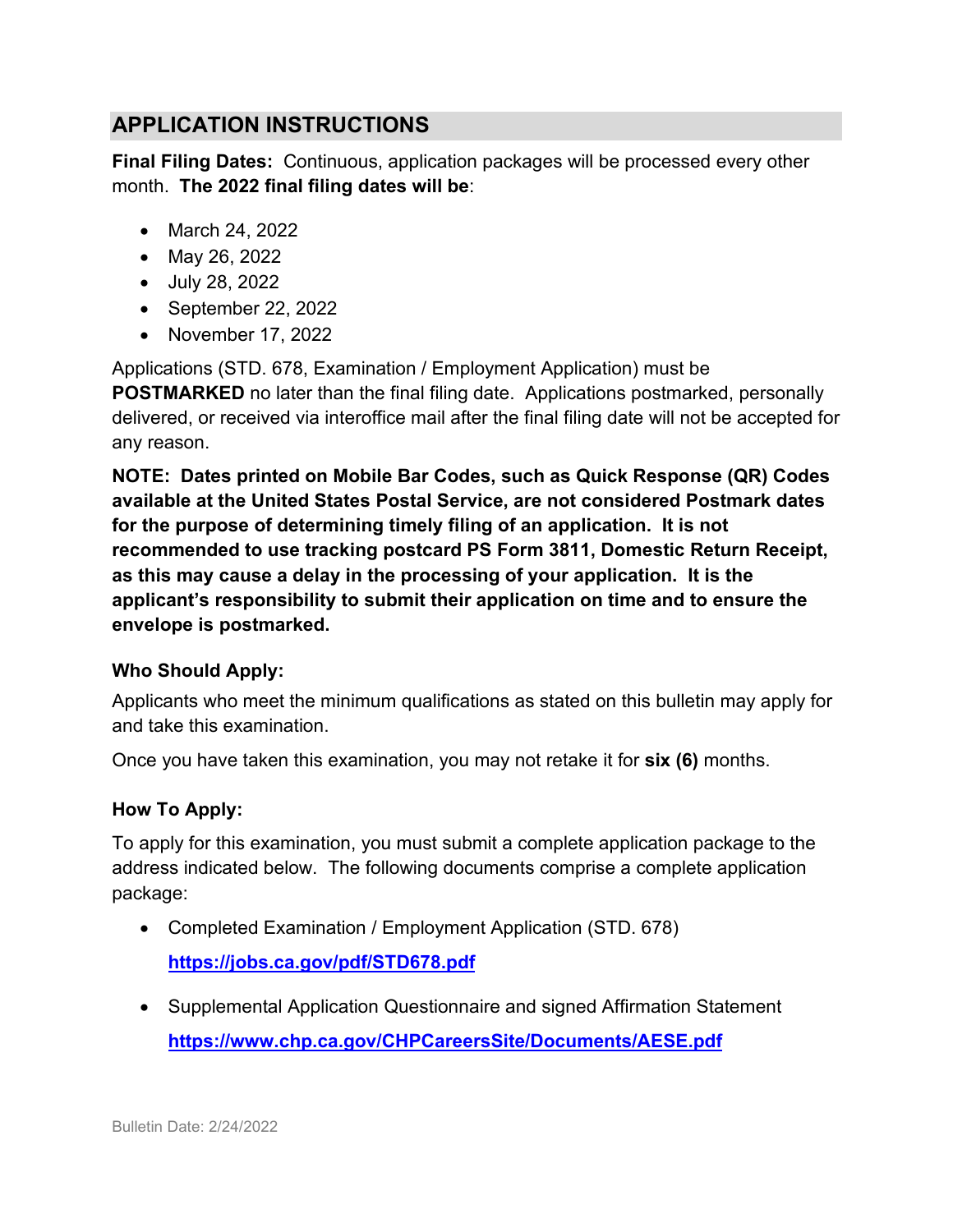To obtain copies of the Employment Application and Supplemental Application Questionnaire and Affirmation Statement go to the links above. Application packages submitted without these documents will be rejected.

#### **Submit complete application packages to:**

California Highway Patrol Selection Standards and Examinations Section P. O. Box 942898 Sacramento, CA 94298-0001

#### **OR applications may be hand delivered during regular business hours (8:00 a.m. to 5:00 p.m.) to the following location:**

California Highway Patrol Selection Standards and Examinations Section 601 North 7th Street Sacramento, CA 95811

**NOTE: Submission of the Criminal Record Supplemental Questionnaire is not required with applications for examination.**

**NOTE: DO NOT SUBMIT APPLICATIONS TO THE CALIFORNIA DEPARTMENT OF HUMAN RESOURCES (CALHR) OR TO A LOCAL CALIFORNIA HIGHWAY PATROL OFFICE. AT THIS TIME, THE CALIFORNIA HIGHWAY PATROL DOES NOT ACCEPT APPLICATIONS FOR EXAMINATIONS ONLINE. FAXED OR E-MAILED APPLICATIONS WILL NOT BE ACCEPTED.**

**NOTE: All Application (STD. 678) forms must include: employment history "from" and "to" dates (month/day/year); hours per week; title/job classification; and duties performed. Application (STD. 678) forms received without this information will be rejected. Résumés or other documents will not be accepted in lieu of a completed application (STD. 678) form.**

#### **Special Testing Arrangements:**

Applicants who require special testing arrangements due to a verified disability or medical condition, shall mark the appropriate box in item number 10 on the application. Applicants will be contacted regarding specific arrangements.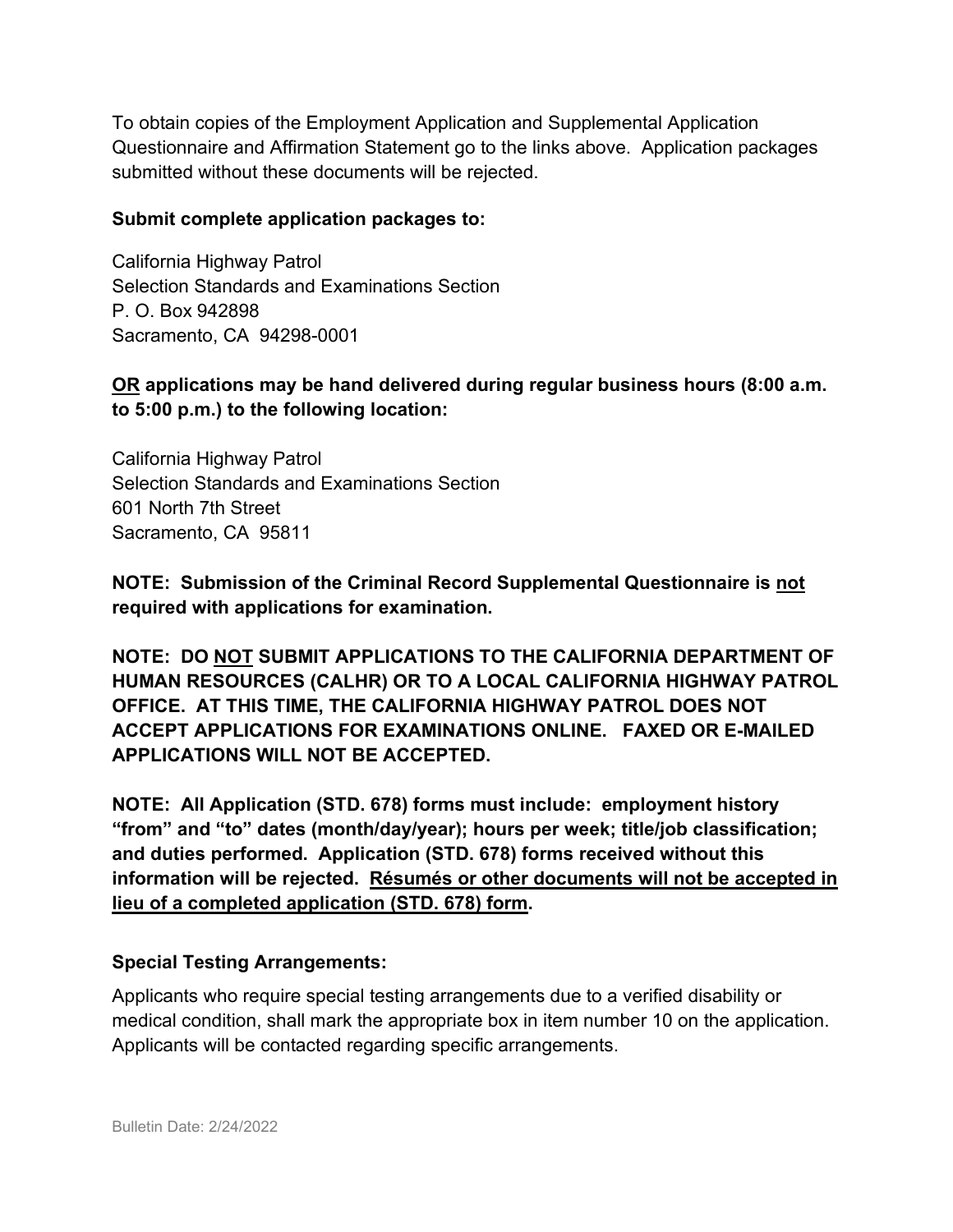#### **MINIMUM QUALIFICATIONS**

All applicants must meet the education and/or experience requirements as stated on this examination bulletin by the final filing date to be accepted into the examination. Part-time or full-time jobs, regardless of whether paid or volunteer positions, and inside or outside California state service will count toward experience.

#### **Automotive Equipment Standards Engineer**

Qualifying experience may be combined on a proportionate basis if the requirements stated below include more than one pattern and are distinguished as "Either I," "Or II," "Or III," etc. For example, candidates possessing qualifying experience amounting to 50% of the required time of Pattern I, and additional experience amounting to 50% of the required time of Pattern II, may be admitted to an examination as meeting l00% of the overall experience requirement.

#### **Either I**

Equivalent to graduation from a curriculum accredited by the Engineer's Council for Professional Development or electrical engineering;

#### **Or II**

Possession of equivalent qualifications may be demonstrated by graduation from an engineering curriculum which includes the basic engineering courses normally required in a standard four-year engineering curriculum and by qualifying in a written examination covering engineering. (Registration as a senior in such a curriculum will admit the applicant to the examination, but the applicant must produce evidence of graduation before he/she will be considered eligible for appointment.)

#### **Or III**

Possession of a valid certificate as an engineer-in-training as issued by the California State Board of Registration for Professional Engineers may be substituted for the required education.

#### **POSITION DESCRIPTION**

#### **Automotive Equipment Standards Engineer**

Under close supervision, performs less difficult work in connection with a program for evaluating and regulating automotive equipment; devises and conducts tests and experiments and develops standards for automotive equipment and safety devices; and performs other related work.

#### **EXAMINATION SCOPE**

This examination consists of the following components:

**Training and Experience Evaluation –** Weighted 100% of the final score.

The examination will consists solely of a **Training and Experience Evaluation.** To obtain a position on the eligible list, a minimum score of 70% must be received.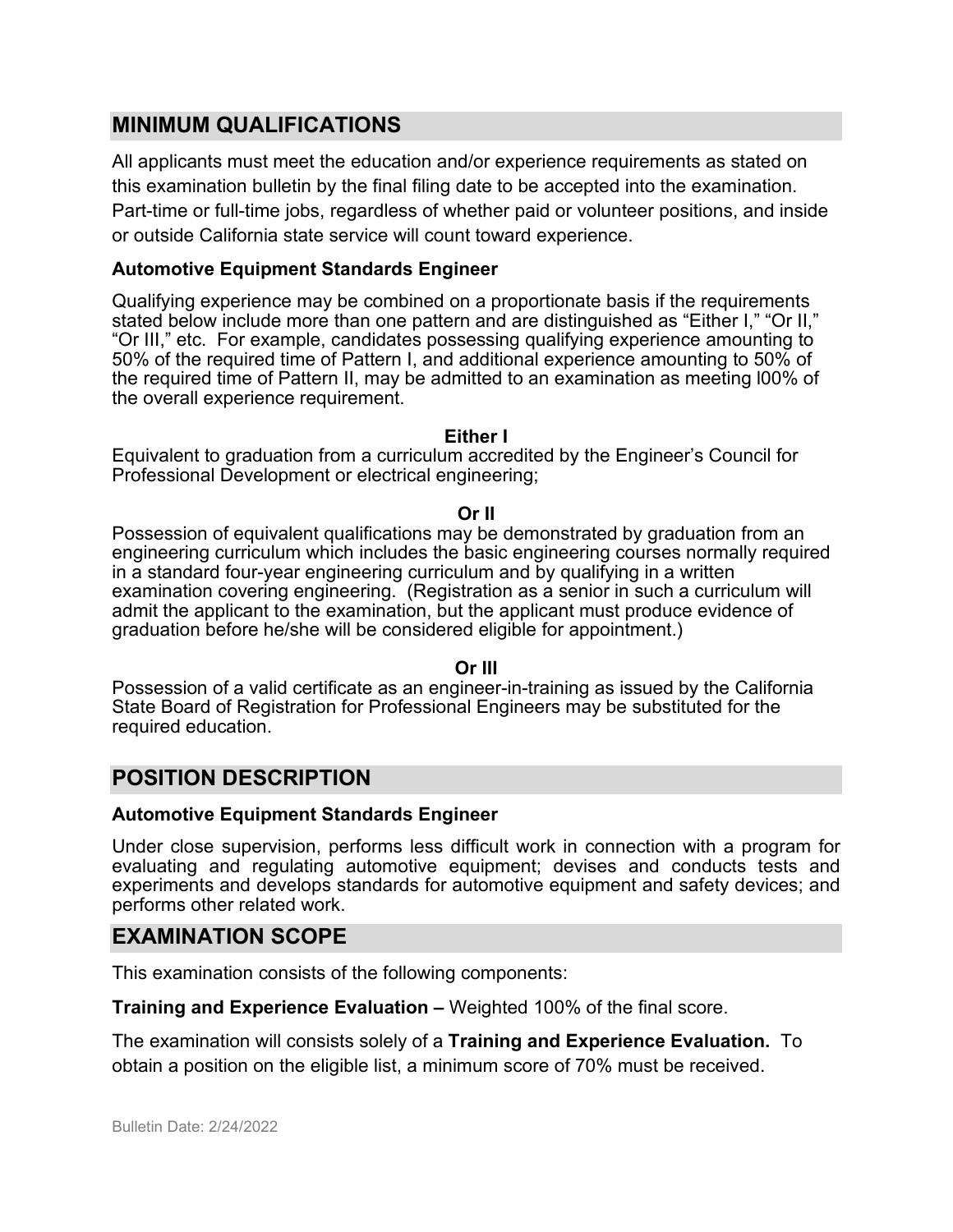Applicants will receive their score upon completion of the Training and Experience Evaluation process.

In addition to evaluating applicants' relative knowledge, skills, and ability, as demonstrated by quality and breadth of education and/or experience, emphasis in each examination component will be measuring competitively, relative job demands, each applicant's:

### **Ability to:**

- Conduct research on subjects related to automotive safety.
- Develop tests, testing equipment, and standards for regulation of equipment used on motor vehicles.
- Analyze situations accurately and take effective action.
- Maintain cooperative relations with members of the Department and with manufacturers and dealers in automotive equipment.

# **ELIGIBLE LIST INFORMATION**

A servicewide, open eligible list for the Automotive Equipment Standards Engineer classification will be established for the State of California (all State of California departments, statewide).

The names of successful competitors will be merged onto the eligible list in order of final score regardless of examination date. Eligibility expires 24 months after it is established. Applicants must then retake the examination to reestablish eligibility.

Veterans' Preference will be granted for this examination. In accordance with Government Codes 18973.1 and 18973.5, whenever any veteran, or widow or widower of a veteran achieves a passing score on an open examination, he or she shall be ranked in the top rank of the resulting eligible list.

Veterans status is verified by the California Department of Human Resources (CalHR). Information on this program and the [Veterans' Preference Application](https://www.jobs.ca.gov/CalHRPublic/Landing/Jobs/VeteransInformation.aspx) (STD. form 1093) is available online**.** Additional information on veteran benefits is available at the Department of Veterans Affairs.

This is an open examination. Career credits do not apply.

# **EXAMINATION INFORMATION**

All applicants who meet the requirements for admittance to this examination will be required to complete a Supplemental Application Questionnaire, in addition to the application (STD.678). The information on the supplemental application questionnaire will be used to assess, on a competitive basis, each applicant's relevant training and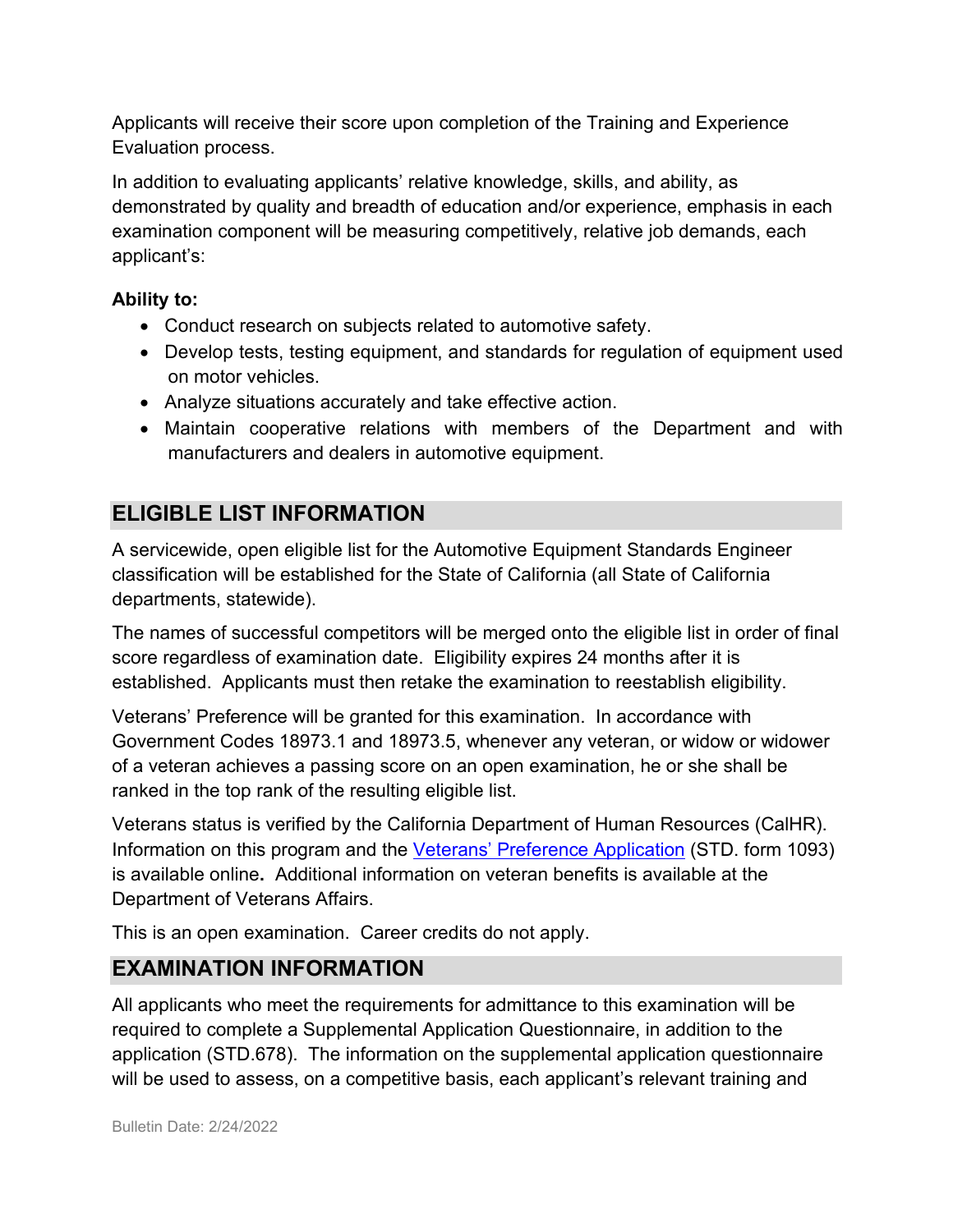experience. **Applicants who do not complete the supplemental application questionnaire will be eliminated from the examination.** 

To obtain copies of the Employment Application (STD. 678) and Supplemental Application Questionnaire go to the links in the "How to Apply" section above. Application packages submitted without these documents will be rejected.

# **PREPARING FOR THE EXAMINATION**

Here is a list of suggested resources to have available prior to taking the examination.

**Employment History:** Employment dates, job titles, organization names and addresses, names of supervisors or persons who can verify your job responsibilities, and phone numbers of persons listed above.

**Education:** School names and addresses, degrees earned, dates attended, courses taken (verifiable on a transcript), persons or office who can verify education, and phone numbers of persons or offices listed above.

**Training:** Classification titles, certifications received, names of persons who can verify your training, and phone numbers of persons listed above.

# **TAKING THE EXAMINATION**

To take the examination for the **Automotive Equipment Standards Engineer,** follow the steps below**.**

- **Step 1.** Access the Supplemental Application Questionnaire at **[https://www.chp.ca.gov/CHPCareersSite/Documents/AESE.pdf.](https://www.chp.ca.gov/CHPCareersSite/Documents/AESE.pdf)**
- **Step 2.** Print and complete the Supplemental Application Questionnaire.
- **Step 3.** Submit the completed questionnaire following the instructions provided in the "How to Apply" section of this bulletin.

# **TESTING DEPARTMENTS**

State of California (all State of California departments)

# **CONTACT INFORMATION**

California Highway Patrol Selection Standards and Examinations Section 601 North 7th Street Sacramento, CA 95811

Phone: (916) 843-3820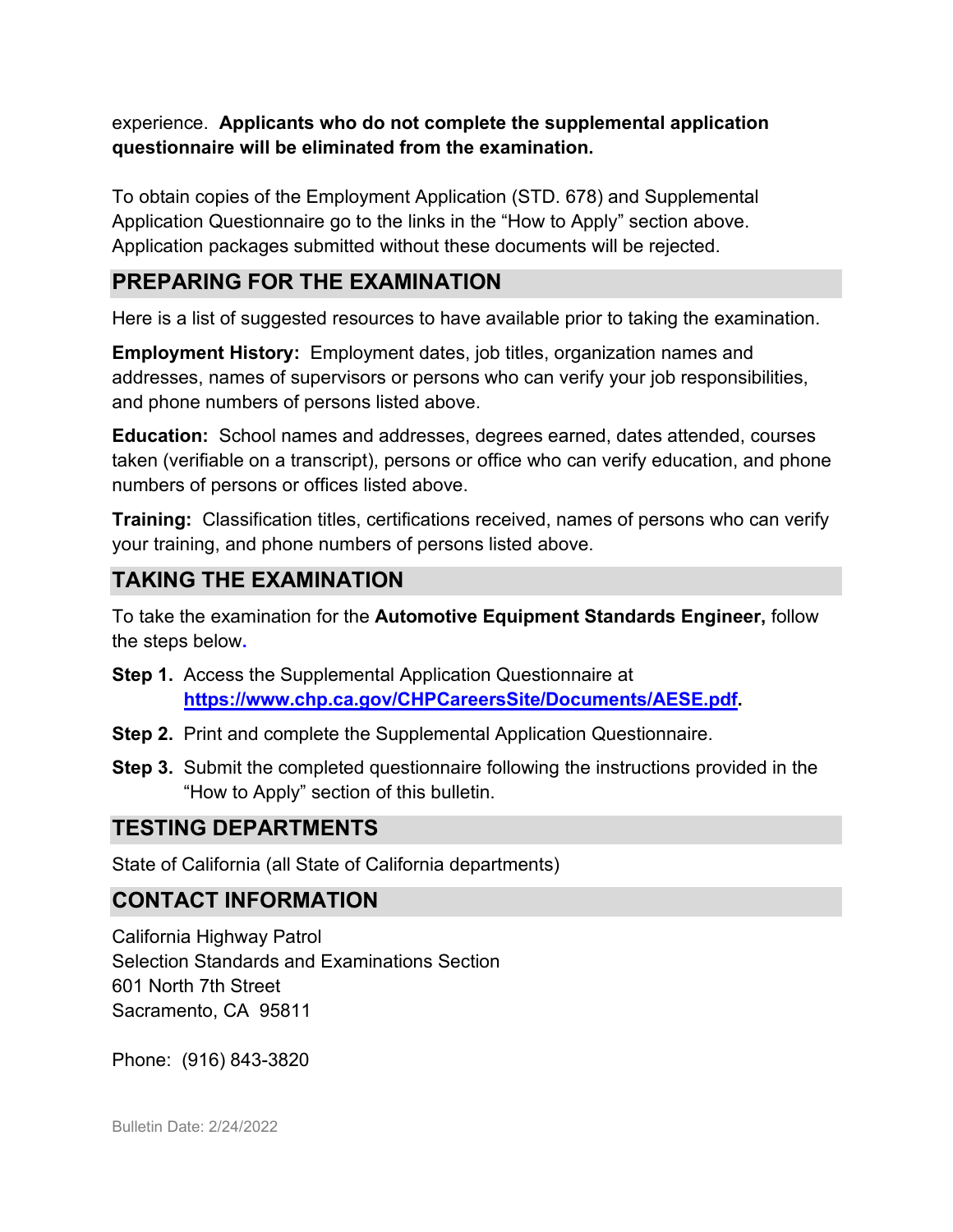California Relay Service: The California Relay Service enables a person with a Telecommunications Device for the Deaf (TDD) to communicate over telephone lines with another person who does not have a TDD. To use the California Relay Service, call the following: if you have a TDD, 1-800-735-2929; if you do not have a TDD, call 1-800-735-2922.

# **EQUAL OPPORTUNITY EMPLOYER**

The State of California is an equal opportunity employer to all, regardless of age, ancestry, color, disability (mental and physical), exercising the right of family care and medical leave, gender, gender expression, gender identity, genetic information, marital status, medical condition, military or veteran status, national origin, political affiliation, race, religious creed, sex (includes pregnancy, childbirth, breastfeeding, and related medical conditions), and sexual orientation.

# **DRUG-FREE STATEMENT**

It is an objective of the State of California to achieve a drug-free State work place. Any applicant for State employment will be expected to behave in accordance with this objective, because the use of illegal drugs is inconsistent with the law of the State, the rules governing civil service, and the special trust placed in public servants.

# **GENERAL INFORMATION**

Examination / Employment Application (STD 678) forms are available from the California Highway Patrol, the California Department of Human Resources, local offices of the Employment Development Department, and through your **[CalCareer Account.](http://www.jobs.ca.gov/)**

If you meet the requirements stated on this examination bulletin, you may take this examination, which is competitive. Possession of the entrance requirements does not assure a place on the eligible list. Your performance in the examination described in this bulletin will be rated against a predetermined job-related rating, and all applicants who pass will be ranked according to their score.

The California Highway Patrol reserves the right to revise the examination plan to better meet the needs of the service, if the circumstances under which this examination was planned change. Such revision will be in accordance with civil service laws and rules and all applicants will be notified.

General Qualifications: Applicants must possess essential personal qualifications including integrity, initiative, dependability, good judgement, the ability to work cooperatively with others, and a state of health consistent with the ability to perform the assigned duties of the classification

Background Investigation: The California Highway Patrol conducts a background investigation to determine the competitor's suitability for employment. Information